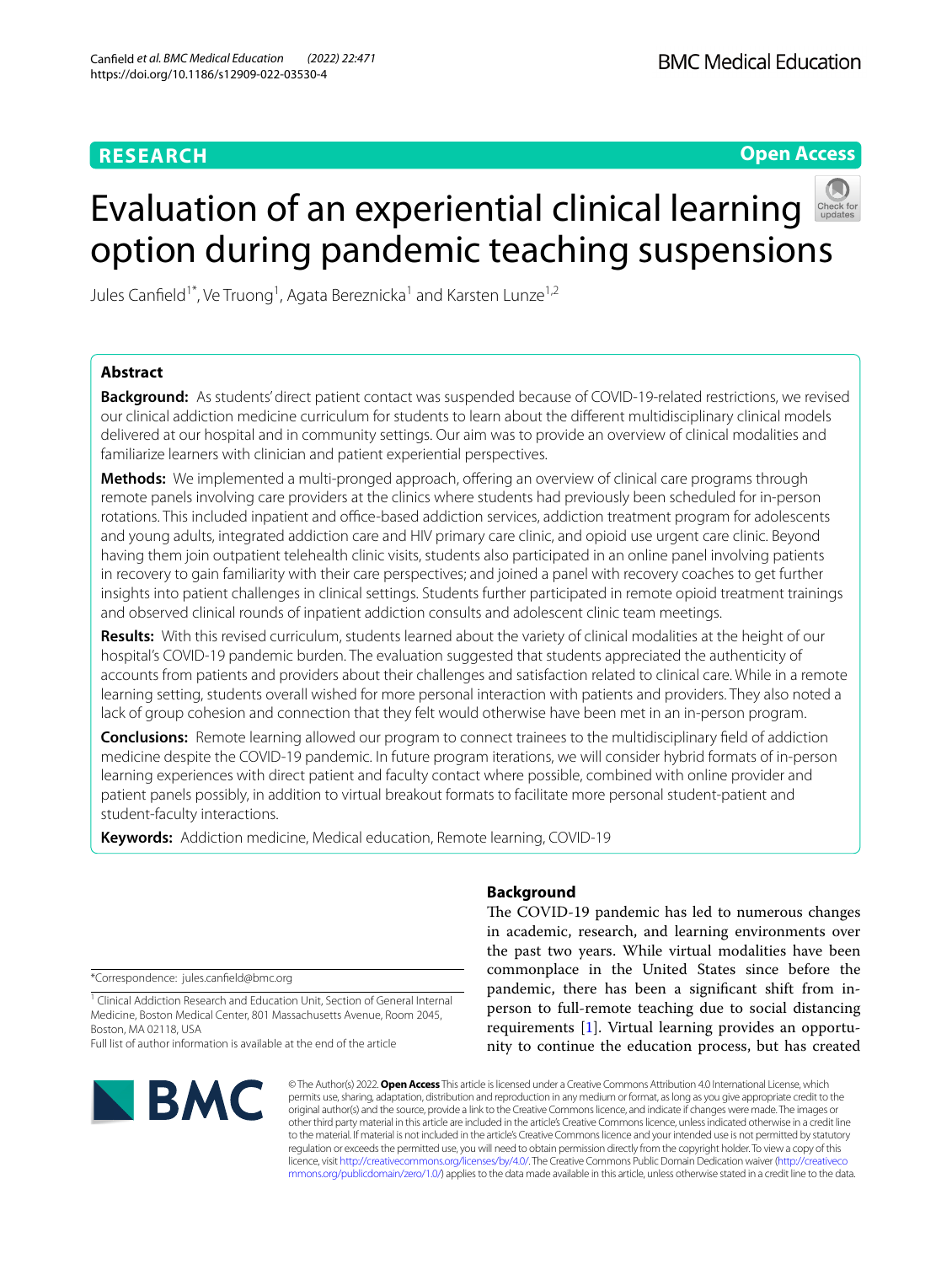challenges in the implementation of research activities as well as limited beneficial face-to-face social interaction.

While substance use disorders are a major cause of mortality [\[2\]](#page-4-1), adequate addiction medicine and research education is lacking at the medical school level [[3\]](#page-4-2). To address this issue, we have delivered a structured student clinical addiction medicine program at our academic teaching hospital. This student research program traditionally offers student rotations in inpatient, outpatient and community settings to complement mentored research and a seminar series. Clinical placements are important for students as they transition from preclinical to clinical learning. The COVID-19 pandemic and related lockdowns required the cancellation or modifcation of most clinical rotations [\[4](#page-4-3)].

At our institution, suspension of all clinical rotations due to the COVID‐19 pandemic required a rapid transition to physically distanced education and precepting. As was the case for many clinical training programs, we had students join addiction treatment outpatient clinic visits via telehealth. Such telehealth encounter require establishing processes to obtain patient consent, ensure professionalism and maintain confidentiality  $[5]$ . These are standard aspects of student encounters with patients, but they needed some advance preparation with preceptors before students were prepared to connect with patients. Following the initial shift to "teleprecepting" medical students, clinic preceptors could follow similar principles as in-person precepting [\[6](#page-4-5)].

To meet educational needs for a diverse student population, we also offered weekly 60–90 min online seminars over the course of six weeks. These seminars provided a didactic introduction to addiction medicine and to the management of various substance use disorders. Given the video-conferencing capacity established at most educational facilities, this virtual teaching modality required only minor changes to previous in-person teaching formats.

Virtual learning formats thus provide valuable opportunities for distant learning under pandemic conditions [[7,](#page-4-6) [8\]](#page-4-7). Accordingly, due to the COVID-19 pandemic, several medical education programs shifted their teaching techniques [\[9](#page-4-8), [10](#page-4-9)], However, remote formats alone could not acquaint learners with diferent care models nor do they familiarize them with diverse clinician and patient experiential perspectives: telehealth clinic encounters and online seminars alone provide a limited experience to learners  $[11-13]$  $[11-13]$  $[11-13]$ . Few programs addressed both clinical observations and research skills among frst year medical students [\[14](#page-4-12)[–16\]](#page-4-13).

For students to learn about the various addiction treatment service models at our hospital and the multidisciplinary care modalities various providers deliver in these respective settings, we complemented telehealth learning with remote clinical observations (i.e. Doximity), as well as virtual panels of multiple professionals and patients (i.e. Zoom). Our goal was to describe a new program, conducted under pandemic conditions for students to become familiar with clinician and patient perspectives of diferent care models and to gain exposure to patients with lived addiction experiences.

## **Methods**

In order to provide an in-depth overview of the clinical addiction care programs in the hospital, we held weekly, 50-min teleconferencing panels on Zoom with two providers at each of the clinics where students were originally scheduled to observe in. Each virtual panel connected students with a physician and other providers such as nurses, counselors, and social workers. We offered provider panels at each of the following sites: inpatient addiction consult service, addiction treatment program for adolescents and young adults, integrated addiction care and HIV primary care program, and opioid use urgent care center referring patients with substance use disorders to a comprehensive care network of inpatient and outpatient services. In these panels, providers discussed their clinical training and practices, as well as the respective clinic care model, including diagnostic and therapeutic modalities.

Additionally, in order for students to interact with patients and gain familiarity with their care perspectives, we held a 50-min, provider-moderated online panel with two patients in recovery from substance use disorders. Physicians of these individuals with lived experiences approached them specifcally to share their experiences and perspectives as patients at specific clinics. These individuals were selected based on their insightfulness and comfort discussing their experiences with substance use. We scheduled those who agreed to engage in a panel discussion with the students, which was facilitated by their physicians. We complemented this with a panel featuring recovery coaches, i.e., individuals employed by clinics who provide patient navigation and support. As this health care cadre has a distinct educational background and function in patient care, they provided additional insights into patient experiences and challenges in clinical settings.

Because students' in-person patient encounters were suspended, we also arranged for students to engenge via phone or through teleconferencing in telehealth outpatient clinic sessions, opioid treatment trainings for health centers, observations of clinical rounds of an inpatient addiction consult and of the adolescent clinic interdisciplinary team discussions of current patients.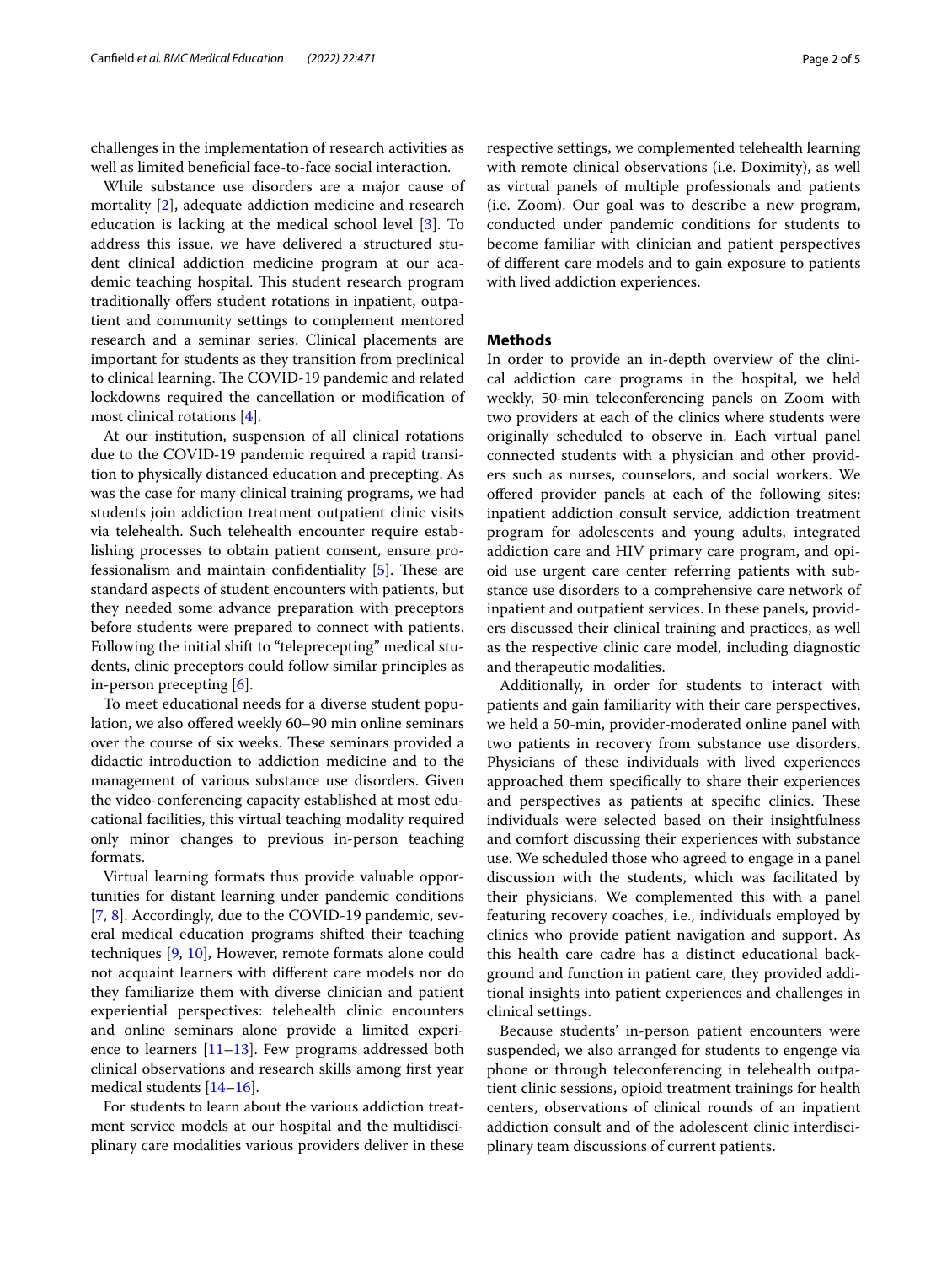To evaluate our program, we administered surveys that included Likert-scale quantitative questions about students' satisfaction with the various aspects of the program; and structured, open-ended qualitative question exploring students' learning experiences and their perceptions of having their learning goals for the program fulflled. We collected data via REDCap and administered 1) a pre-program baseline survey and post-program evaluation, and 2) patient and provider panel evaluations after each session.

# **Results**

Of the 11 students who participated in the program during the COVID‐19 pandemic (Table [1](#page-2-0)), less than one in three had ever worked in a substance use treatment setting (27%) or visited either a 12-step program or a substance use treatment facility (30%) before starting the program. Almost half (46%) had previously trained at a non-US institution. In their program evaluations, all students indicated enjoyment in learning about substance use and interest in conducting substance use-related research in their future career at baseline. From program start to program completion, participants reported increased interest in conducting addiction research in a future career, and to be more likely to specialize in substance use clinical care or research after completing their education.

Almost all students commented on the impact of the patient and provider panels and how much they had learned about clinician and patient experiences with addiction treatment. All students who attended the provider panels recommended hosting them again, and all who attended the patient panel expressed that they found it useful to hear patient perspectives.

Some students noted that they developed an understanding about the intersection of stigma and addiction, impact of trauma on seeking treatment for substance use disorders, and multi- and inter-disciplinary approaches within the feld of addiction. Almost all students stressed the importance of learning about diferent treatment programs and modalities, and how the various clinic models related to each other. All students appreciated the authenticity of accounts from patients and providers about the challenges and rewards related to clinical care.

<span id="page-2-0"></span>**Table 1** 2020 Sumer research program participant demographics (*n*=11) & program evaluation data

| Female                                                                                                                                                                     | <b>Baseline</b><br>91% | After<br>Program<br>Completion |
|----------------------------------------------------------------------------------------------------------------------------------------------------------------------------|------------------------|--------------------------------|
| Race:                                                                                                                                                                      |                        |                                |
| Asian                                                                                                                                                                      | 55%                    |                                |
| White                                                                                                                                                                      | 45%                    |                                |
| Student status:                                                                                                                                                            |                        |                                |
| Medical                                                                                                                                                                    | 82%                    |                                |
| Undergraduate                                                                                                                                                              | 9%                     |                                |
| Other                                                                                                                                                                      | 9%                     |                                |
| Ever attended a non-U.S. educational institution                                                                                                                           | 46%                    |                                |
| Ever worked or volunteered in a substance use treatment setting                                                                                                            | 27%                    |                                |
| Ever visited either a 12-step program or a substance use treatment facility                                                                                                | 30%                    |                                |
| Enjoy learning about substance use (Scale of Least = $1 - Most = 5$ )                                                                                                      | 4.45                   |                                |
| How interested are you in conducting substance use-related research in your future career? (Scale of Least = $1 - Most = 5$ )                                              | 4.36                   | 4.5                            |
| After completing medical school/other educational training, how likely are you to specialize in substance use, clinical or<br>research? (Scale of Least = $1 - Most = 5$ ) | 2.73                   | 3.6                            |
| Overall, how useful was the addiction medicine observation series to you? (Scale of Least = $1 - Most = 5$ )                                                               |                        | 4.6                            |
| How clear were directions and scheduling for your observations? (Scale of Least = $1 - Most = 5$ )                                                                         |                        | 5                              |
| How accommodating was the mentor to your observation experience? (Scale of Least = $1 - Most = 5$ )                                                                        |                        | 5                              |
| Would recommend this panel for next year: (Yes)                                                                                                                            |                        |                                |
| Urgent care center for patients with substance use disorders                                                                                                               |                        | 64%                            |
| Clinic for adolescents and emerging adults                                                                                                                                 |                        | 64%                            |
| Inpatient addiction Consult Service                                                                                                                                        |                        | 73%                            |
| Recovery Coaches                                                                                                                                                           |                        | 73%                            |
| Primary care clinic for people with HIV and substance use disorders                                                                                                        |                        | 73%                            |
| Individuals in Recovery                                                                                                                                                    |                        | 73%                            |
| How useful is hearing patient perspectives to you? (Scale of Least = $1 - Most = 5$ )                                                                                      |                        | 5                              |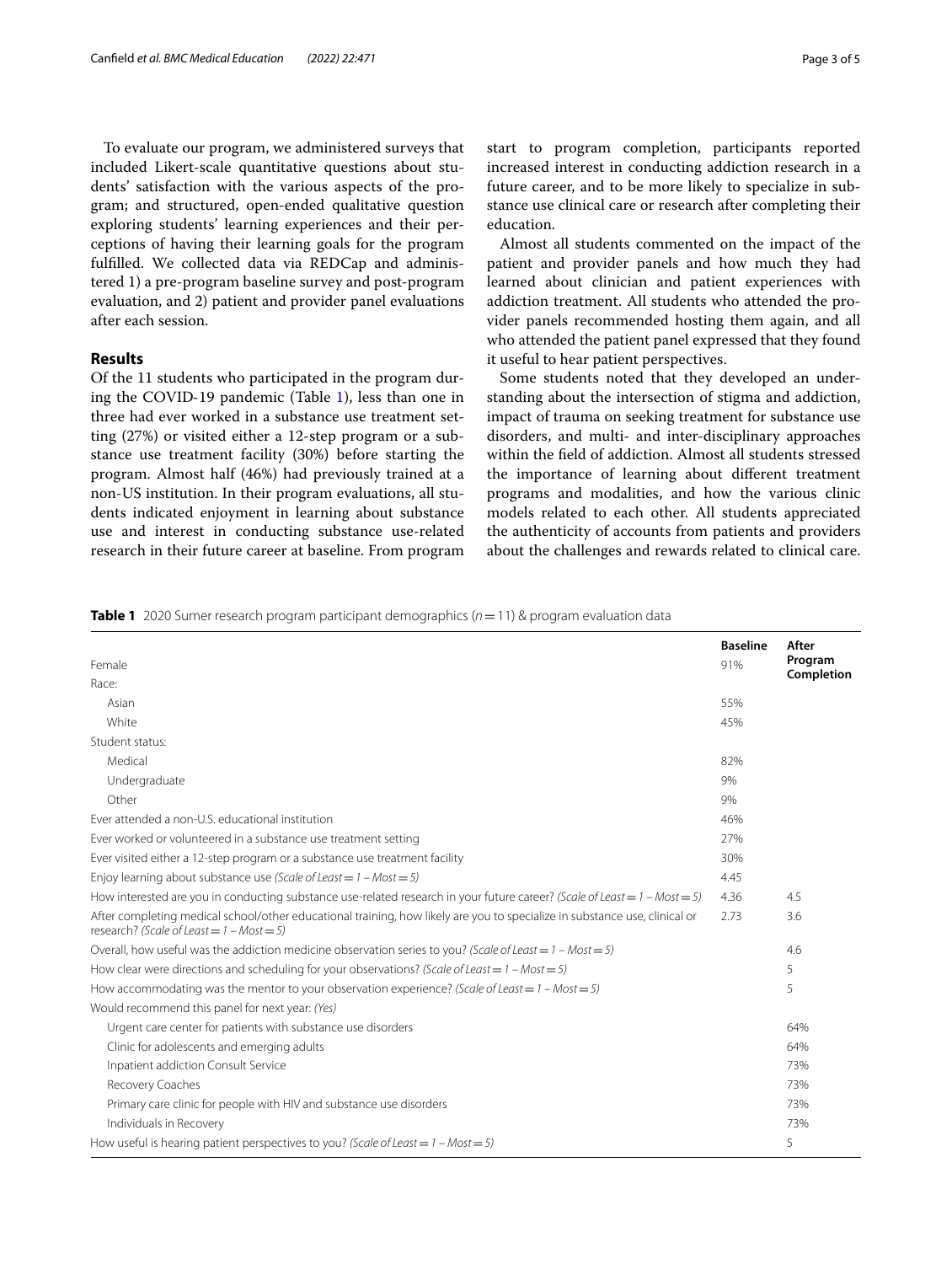Hearing from individuals in recovery, several felt that patients on the panels had "incredibly unique or useful perspectives" and insights to share. One student stated, "The patients inspired me with their stories. Their work was a great illustration of patient involvement in advocacy and teaching."

Overall, all students expressed that the virtual format worked efectively given the circumstances, with several stating that it provided them with additional fexibility and the ability to more easily attend program activities. However, several students added that the remote format felt less personal and there was a lack of group or cohort cohesion. Some students also stated that they would have liked longer sessions for the patient and provider panels so that they could more engage in discussions.

# **Discussion**

The COVID-19 pandemic required major changes in clinical student trainings [\[17](#page-4-14)]. We revised our curriculum to include virtual provider and patient panels, complementing online and telehealth clinic opportunities. Experiential learning is particularly important for medical students to develop clinical skills and empathetic approaches to patient care  $[18]$  $[18]$  $[18]$ , especially to serve those with substance use disorders  $[19]$  $[19]$  $[19]$ . The revised format allowed students to gain exposure in the variety of clinical addiction programs while our hospital was burdened with the COVID-19 pandemic. Students became exposed to the experiences of individuals in recovery and the daily experiences of providers who work in the various settings in clinical and community addiction services.

Other programs have used role-play or simulation scenarios to provide remote experiences of clinical rotations [\[20](#page-4-17), [21](#page-4-18)]. These formats can complement and enhance our virtual clinical engagement through provider and patient panels.

The patient panel gave individuals a voice to speak about their experiences, challenges and successes of being in recovery. The recovery coaches also added important insight on caring for people living with substance use disorders from both a personal and professional level [[22\]](#page-4-19). While in response to the COVID-19 pandemic many medical schools modifed their clinical placements for medical students to digital formats without exposure to patients [[23\]](#page-4-20), our revised curriculum was able to maintain interaction with "live" patients. As we continued to offer didactic sessions as online seminars, students particularly valued the authenticity of accounts from patients and providers about the challenges and rewards related to clinical care.

In the remote formats, students are limited in their ability to learn procedural tasks, and individual interactions with patients are also limited. Near-peer-teaching and peer learning has become increasingly common

during the pandemic to address this deficit  $[24]$  $[24]$ . Under pandemic conditions, hospitals can provide studens with new roles in patient care, adding to their learning opportunities [[25\]](#page-4-22). Students could be ofered modifed in-person clinical rotations with pandemic precautions to complement the remote experiences we implemented  $[26]$  $[26]$ . These teaching modalities should promote teambased and problem-based learning, possibly in a hybrid approach of in-person and remote learning [[27\]](#page-4-24).

# **Limitations**

Given the small sample size, we were unable to validate our questions' reliability or internal consistency. For the same reasons, this data's external validity is very limited. Qualitative data are not generalizable beyond the sample and thus primarily refect the perspectives of this group.

## **Conclusion**

The educational disruptions caused by the COVID-19 pandemic prompted us to leverage the potential of remote learning, with valuable guidance gained through experiences made worldwide [\[28](#page-4-25)]. Strengths of this virtual approach include the ability to accommodate a larger number of learners, as well as to include students residing further away from our hospital, including learners in international settings. As the COVID-19 pandemic transitions to endemic and in-person learning is safe for our participants, we aim to return to a predominately in-person program, with the potential for a hybrid model so that participants outside of the Boston area can be accommodated. In future iterations of our summer research program we plan to continue our highly-rated patient panel as well as our recovery coach provider panel, as these rich insights are unlikely to be gained by our participants solely through the in-person clinical observations.

### **Supplementary Information**

The online version contains supplementary material available at [https://doi.](https://doi.org/10.1186/s12909-022-03530-4) [org/10.1186/s12909-022-03530-4](https://doi.org/10.1186/s12909-022-03530-4).

**Additional fle 1.** Medical Student Summer Research Program Questionnaires.

#### **Acknowledgements**

The authors wish to thank Suzanne C. Safarty MD, Maria Isabel Dominguez PhD and Ana Gregory Ed.M. for supporting the program and students through their Boston University School of Medicine Summer Research Program (BU MSSRP) offering introductory seminars on research methods and stipends.